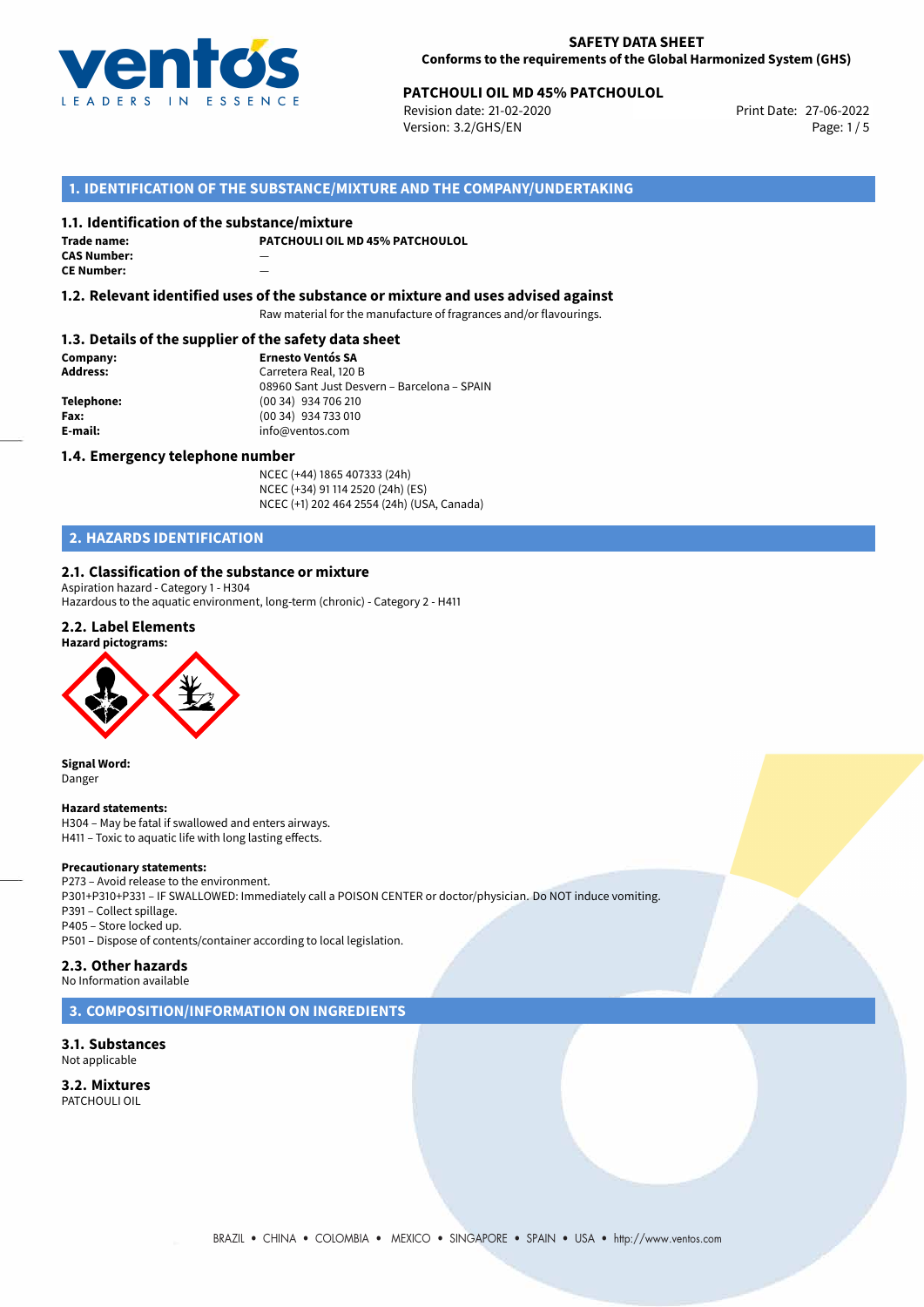

# **PATCHOULI OIL MD 45% PATCHOULOL**<br> **27-06-2022** Print Date: 27-06-2022 Print Date: 27-06-2022

Revision date: 21-02-2020 Version: 3.2/GHS/EN Page: 2 / 5

Hazardous constituents:

| Aspiration hazard - Category 1 - H304<br>84238-39-1<br>  PATCHOULI OIL                                  |  |
|---------------------------------------------------------------------------------------------------------|--|
| $\geq$ 50<br>Hazardous to the aquatic environment, long-term (chronic) - Category 2 - H411<br>282-493-4 |  |

[See the full text of the hazard statements in section 16.](#page-4-0)

# **4. FIRST-AID MEASURES**

#### **4.1. Description of necessary first aid measures**

| Ingestion:    | Rinse mouth with water.<br>Obtain medical advice.<br>Keep at rest. Do not induce vomiting.                                                           |
|---------------|------------------------------------------------------------------------------------------------------------------------------------------------------|
| Eye contact:  | In case of contact with eyes, rinse immediately with plenty of water for at least 15 minutes and seek medical advice.                                |
| Inhalation:   | Remove person to fresh air and keep at rest.<br>Seek immediate medical advice.                                                                       |
| Skin contact: | Take off immediately all contaminated clothing.<br>Thoroughly wash affected skin with soap and water.<br>Seek medical attention if symptoms persist. |

#### **4.2. Most important symptoms and effects, both acute and delayed**

No information available.

#### **4.3. Indication of any immediate medical attention and special treatment needed** No information available.

# **5. FIRE-FIGHTING MEASURES**

# **5.1. Extinguishing Media**

Water spray, carbon dioxide, dry chemical powder or appropriate foam. For safety reasons do not use full water jet.

#### **5.2. Special hazards arising from the substance or mixture**

Known or Anticipated Hazardous Products of Combustion: Emits toxic fumes under fire conditions.

#### **5.3. Advice for firefighters**

High temperatures can lead to high pressures inside closed containers. Avoid inhalation of vapors that are created. Use appropriate respiratory protection. Do not allow spillage of fire to be poured into drains or watercourses. Wear self-contained breathing apparatus and protective clothing.

### **6. ACCIDENTAL RELEASE MEASURES**

#### **6.1. Personal precautions, protective equipment and emergency procedures**

Evacuate surronding areas. Ensure adequate ventilation. Keep unnecessary and unprotected personnel from entering. Do not breathe vapor/spray. Avoid contact with skin and eyes. Information regarding personal protective measures: see section 8.

#### **6.2. Environmental precautions**

To avoid possible contamination of the environment, do not discharge into any drains, surface waters or groundwaters.

#### **6.3. Methods and materials for containment and cleaning up**

Cover with an inert, inorganic, non-combustible absorbent material (e.g. dry-lime, sand, soda ash).

- Place in covered containers using non-sparking tools and transport outdoors.
- Avoid open flames or sources of ignition (e.g. pilot lights on gas hot water heater). Ventilate area and wash spill site after material pickup is complete.

#### **6.4. Reference to other sections**

Information regarding exposure controls, personal protection and disposal considerations can be found in sections 8 and 13.

### **7. HANDLING AND STORAGE**

#### **7.1. Precautions for safe handling**

Do not store or handle this material near food or drinking water. Do not smoke. Avoid contact with the eyes, skin and clothing. Wear protective clothing and use glasses. Observe the rules of safety and hygiene at work.

Keep in the original container or an alternative made from a compatible material.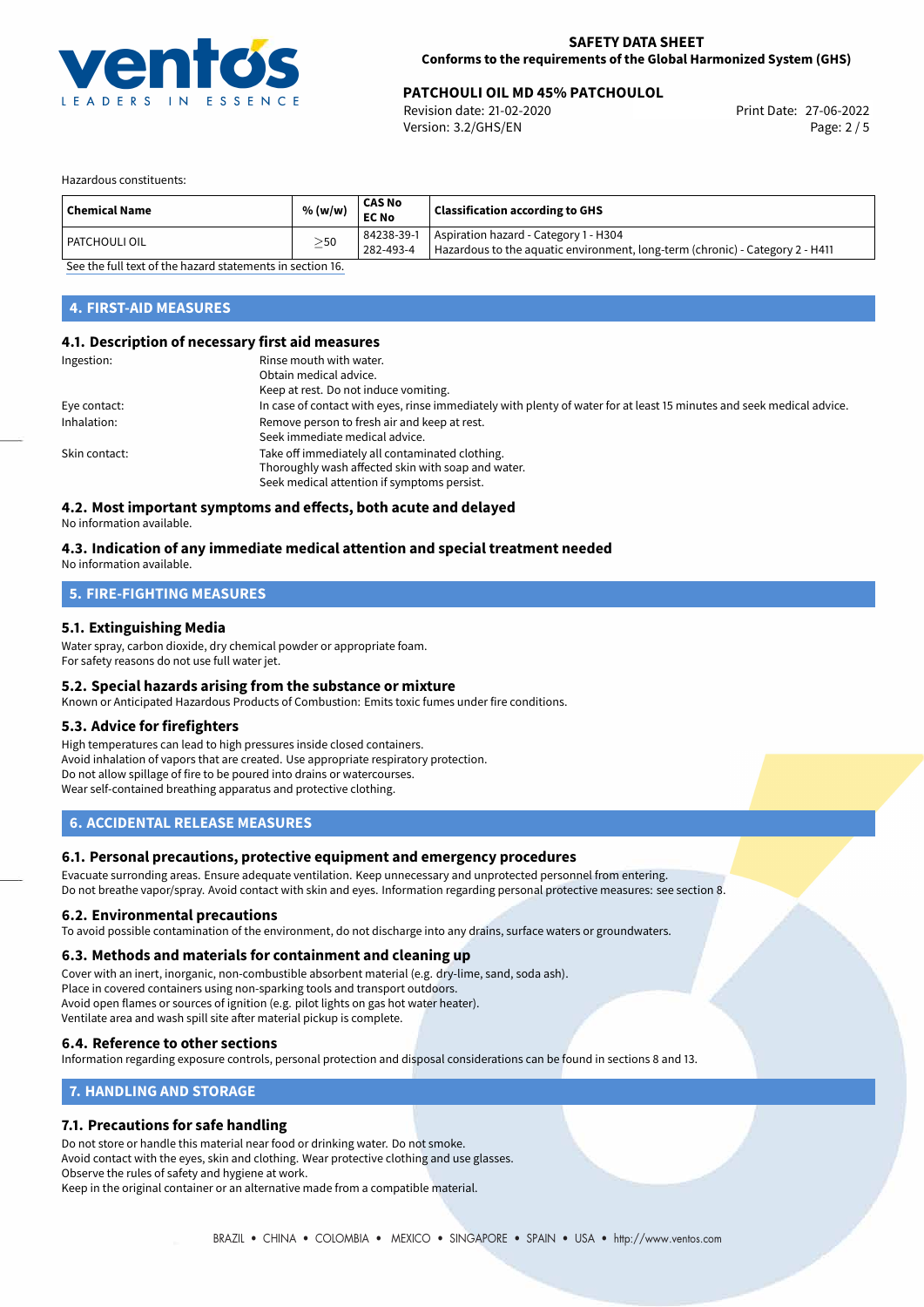

# **PATCHOULI OIL MD 45% PATCHOULOL**<br> **27-06-2022** Print Date: 27-06-2022 Print Date: 27-06-2022

Revision date: 21-02-2020 Version: 3.2/GHS/EN Page: 3 / 5

#### **7.2. Conditions for safe storage, including any incompatibilities**

Store in tightly closed and preferably full containers in a cool, dry and ventilated area, protected from light. Keep away from sources of ignition (e.g. hot surfaces, sparks, flame and static discharges). Keep away from incompatible materials (see section 10).

#### **7.3. Specific end use(s)**

No information available.

### **8. EXPOSURE CONTROLS AND PERSONAL PROTECTION**

#### **8.1. Control parameters**

Components with occupational exposure limits: None known.

#### **8.2. Exposure controls**

Measures should be taken to prevent materials from being splashed into the body. Provide adequate ventilation, according to the conditions of use. Use a mechanical exhaust if required.

#### **8.3. Individual protection measures, such as personal protective equipment**

| Eye/Face protection:             | Chemical safety goggles are recommended. Wash contaminated goggles before reuse.                                                            |
|----------------------------------|---------------------------------------------------------------------------------------------------------------------------------------------|
| Hand Protection:                 | Chemical-resistant gloves are recommended. Wash contaminated gloves before reuse.                                                           |
| Body protection:                 | Personal protective equipment for the body should be selected based on the task being performed and the risks<br>involved.                  |
| Respiratory Protection:          | In case of insufficient ventilation, use suitable respiratory equipment.                                                                    |
| Environmental exposure controls: | Emissions from ventilation or process equipment should be checked to ensure they comply with environmental<br>protection legislation.       |
|                                  | In some cases, filters or engineering modifications to the process equipment will be necessary to reduce emissions to<br>acceptable levels. |

#### **9. PHYSICAL AND CHEMICAL PROPERTIES**

#### **9.1. Information on basic physical and chemical properties**

Appearance: Liquid Colour: Conforms to standard Odour: Conforms to standard Odour theshold: Not determined pH: Not determined Melting point/freezing point: Not determined Boling point/boiling range (°C): Not determined Flash point: 127 °C Evaporation rate: Not determined Flammability: Not determined Lower flammability/Explosive limit: Not determined Upper flammability/Explosive limit: Not determined Vapour pressure: Vapour pressure: Vapour Density: Not determined Density: 0,965−0,985 g/mL (20°C)<br>Relative density: 0.965−0,985 (20°C) Relative density: 0,965−0,985 (20<sup>o</sup>C)<br>Water solubility: 0,965−0,985 (20<sup>o</sup>C) Solubility in other solvents: SOLUBLE IN ETHANOL Partition coefficient n-octanol/water: Not determined Auto-ignition temperature: Not determined Decomposition temperature: Not determined Viscosity, dynamic: Not determined Viscosity, kinematic: Not determined Explosive properties: Not determined Oxidising properties: Not determined

**INSOLUBLE IN WATER** 

#### **10. STABILITY AND REACTIVITY**

#### **10.1. Reactivity**

No hazardous reactions if stored and handled as prescribed/indicated.

### **10.2. Chemical stability**

The product is stable if stored and handled as prescribed/indicated.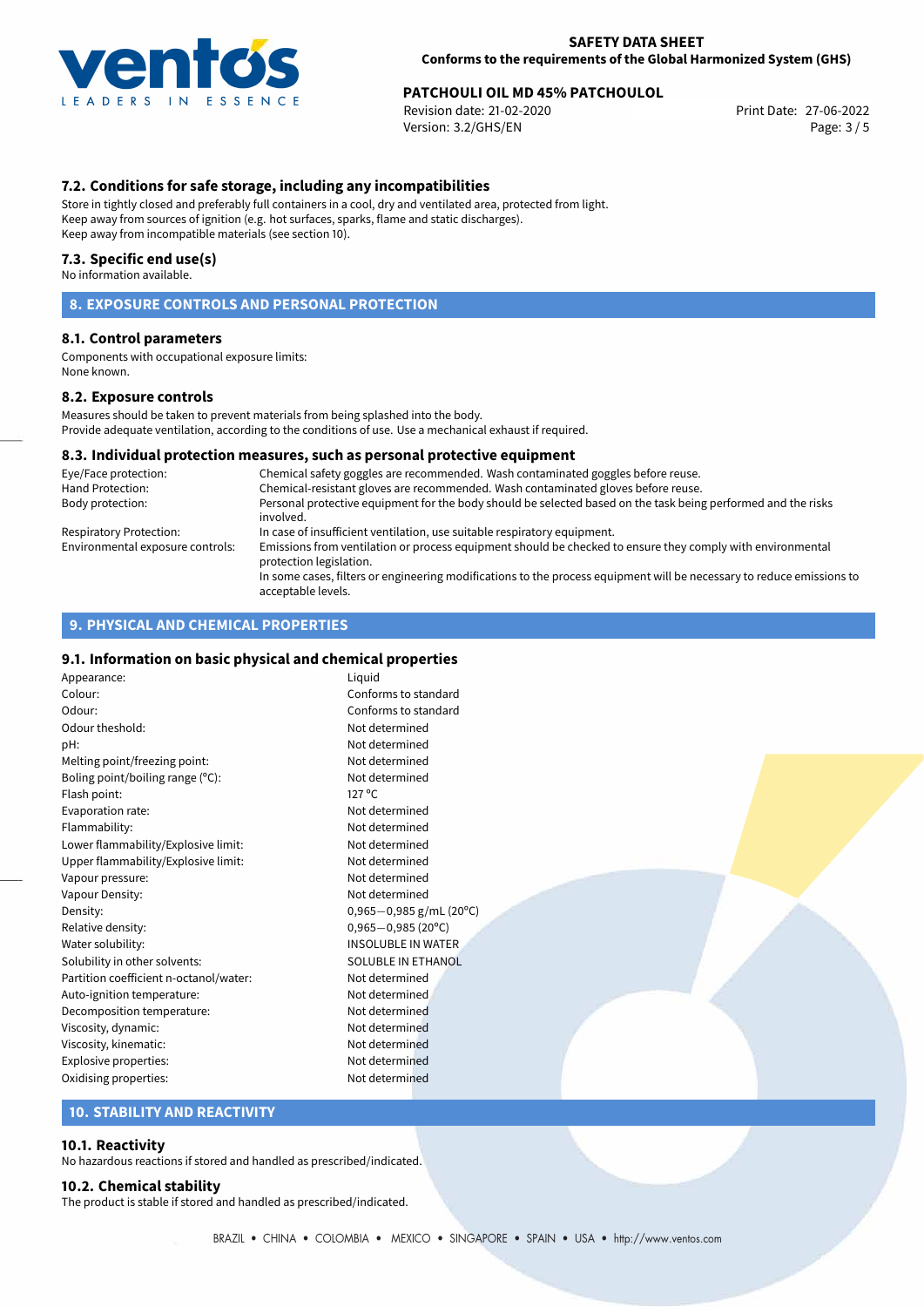

# **PATCHOULI OIL MD 45% PATCHOULOL**<br>Revision date: 21-02-2020<br>Print Date: 27-06-2022

Revision date: 21-02-2020 Version: 3.2/GHS/EN Page: 4 / 5

#### **10.3. Possibility of hazardous reactions**

No hazardous reactions if stored and handled as prescribed/indicated.

#### **10.4. Conditions to Avoid**

Conditions to Avoid: Excessive heat, flame or other ignition sources.

#### **10.5. Incompatible materials**

Avoid contact with strong acids and bases and oxidizing agents.

#### **10.6. Hazardous decomposition products**

During combustion may form carbon monoxide and unidentified organic compounds.

#### **11. TOXICOLOGICAL INFORMATION**

| Acute toxicity                    | Based on the data available, the criteria for classification are not met. |
|-----------------------------------|---------------------------------------------------------------------------|
| <b>Skin corrosion/irritation</b>  | Based on the data available, the criteria for classification are not met. |
| Serious eye damage/irritation     | Based on the data available, the criteria for classification are not met. |
| Respiratory or skin sensitisation | Based on the data available, the criteria for classification are not met. |
| Germ cell mutagenicity            | Based on the data available, the criteria for classification are not met. |
| <b>Carcinogenicity</b>            | Based on the data available, the criteria for classification are not met. |
| Reproductive toxicity             | Based on the data available, the criteria for classification are not met. |
| <b>STOT-single exposure</b>       | Based on the data available, the criteria for classification are not met. |
| <b>STOT-repeated exposure</b>     | Based on the data available, the criteria for classification are not met. |
| <b>Aspiration hazard</b>          | May be fatal if swallowed and enters airways.                             |

### **12. ECOLOGICAL INFORMATION**

#### **12.1. Toxicity**

**Assessment:** Toxic to aquatic life with long lasting effects. **Experimental/calculated data:** No information available.

#### **12.2. Degradability**

No information available.

#### **12.3. Bioaccumulative potential** No information available.

**12.4. Soil mobility**

No information available.

#### **12.5. Other adverse effects**

See also sections 6, 7, 13 and 15 Do not allow to get into waste water or waterways.

### **13. DISPOSAL CONSIDERATIONS**

#### **13.1. Waste treatment methods**

Dispose of in accordance with national and local environmental regulations.

#### **14. TRANSPORT INFORMATION**

|                                  | <b>ADR/RID/ADN</b>        |  | <b>IMDG</b>               |  | <b>IATA-ICAO</b>          |                           |
|----------------------------------|---------------------------|--|---------------------------|--|---------------------------|---------------------------|
| 14.1. UN Number                  | UN3082                    |  | <b>UN3082</b>             |  | <b>UN3082</b>             |                           |
| 14.2. UN Proper Shipping Name    | ENVIRONMENTALLY HAZARDOUS |  | ENVIRONMENTALLY HAZARDOUS |  |                           | ENVIRONMENTALLY HAZARDOUS |
|                                  | SUBSTANCE, LIQUID, N.O.S. |  | SUBSTANCE, LIQUID, N.O.S. |  | SUBSTANCE, LIQUID, N.O.S. |                           |
|                                  | (PATCHOULI OIL)           |  | (PATCHOULI OIL)           |  | (PATCHOULI OIL)           |                           |
| 14.3. Transport Hazard Class(es) | 9                         |  |                           |  |                           |                           |
| 14.4. Packing Group              | $\mathbf{III}$            |  |                           |  | Ш                         |                           |
| 14.5. Environmental hazards      | Yes                       |  | Yes                       |  | Yes                       |                           |
| <b>Additional information</b>    |                           |  |                           |  |                           |                           |

#### **14.6 Special precautions for user**

None known